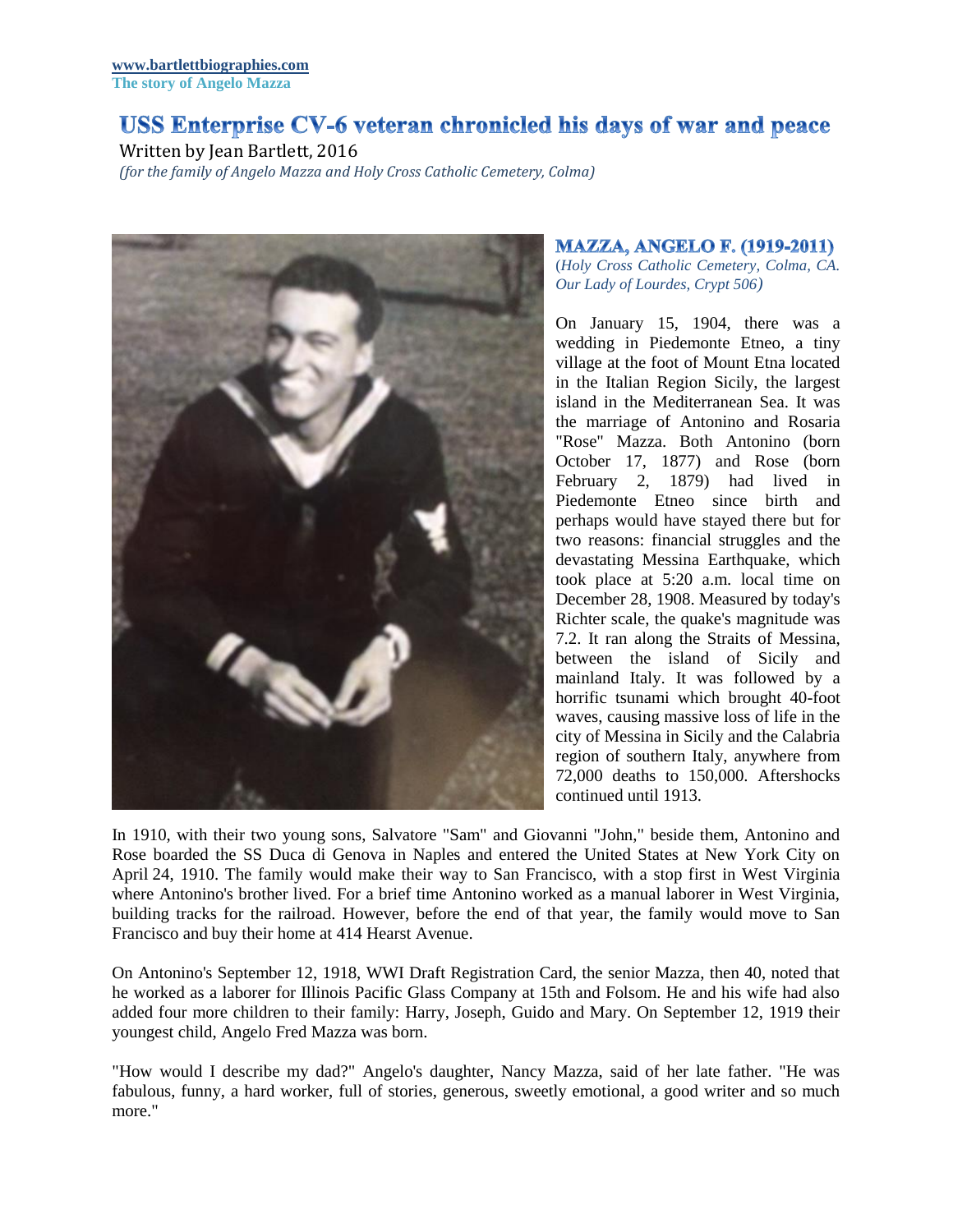Nancy and her brothers, Tom and Jim, have a number of stories written by their dad about his life. One group of his stories chronicle his Navy experiences during the Second World War aboard an aircraft carrier. He was very proud of his service. It's a suede-bound book and in it, Angelo detailed his remembrances in beautiful script using white ink on black construction paper. Decades later, Angelo wrote an untitled autobiography on his computer. Both of Angelo's "books" are treasured family keepsakes and many of his thoughts are shared here. It begins with what Angelo calls: "A Factual Story of an Italian Family – Six Brothers and One Sister, Living in San Francisco."

"Dad worked for \$40.00 per month," Angelo wrote, "working 14 hour days. Harry, John and Joe caddied as young men and were paid 50 cents a bag with about a 25 cent tip. I picked potatoes for market and was paid 5 cents a box and 25 cents for a 100 pound sack of smaller potatoes. We were a poor family but never hungry as Dad had a backyard full of produce and a chicken coop, and Ma made jars of pasta sauce to last a year."

"These were Depression years from the stock market crash of 1929," Angelo went on to write. "Newspapers were selling for 3 cents. People sold apples on the corner to earn 5 cents. At 10 years old, I pushed a wheelbarrow with a metal wheel, full of garden tools, about a mile to cut a lawn for 50 cents and was offered a penny for watering the lawn. Everything seemed so normal."

Angelo's dad had built a barbecue in the family's backyard and Saturday's meal was always a barbecue and Sundays were boiled chicken, pasta and salad. Every Friday, Angelo's mom bought fresh fish from the fish peddler who traveled along their street. Angelo's brother Harry played AA baseball for the Sunnyside team. The DiMaggio brothers played for Del Monte Meat Company.

"My dad always said his family didn't particularly notice the Depression since they didn't have much money before it," Nancy noted. "They owned their home on Hearst and with their vegetable garden and chicken coop, his mom had no trouble feeding seven children."

In the spring of 1931, Angelo was rushed to St. Joseph Hospital in extreme pain. An emergency appendectomy was performed but the next day, his pain was still intense. Specialists arrived from Stanford Medical Center. Unable to define the cause, emergency exploratory surgery revealed an infection in the area of his kidneys. "The surgical wound was clamped and drained for about two months in the hospital." Eventually Angelo went home – healed, but on bed rest. These were Depression years and the medical bills were staggering. More than 60 years later, Angelo wrote about this episode in his autobiography as his eldest brother's generosity still touched him deeply. Sam was in the early days of what would eventually become a hugely successful career as a San Francisco painting and interior decorating contractor. Sam paid off all his little brother's medical bills by providing free paint jobs for every doctor involved.

Angelo went on to Balboa High School and graduated in 1937. After high school, he owned and ran a grocery store on Monterey Boulevard in San Francisco.

On Sunday, December 7, 1941, the four brothers Angelo called "the golfing brothers – John, Harry, Joe and Angelo," all went, per usual, to 6:30 a.m. Mass so they could get to the golf course in San Mateo. They were playing the sixth hole when they heard the news that Japanese planes had attacked the United States Naval Base at Pearl Harbor, Hawaii Territory, killing more than 2,300 Americans.

Harry had just completed one year of service in the Army and was called back to active duty. John enlisted in the Army. Angelo put his grocery store up for sale and joined the Navy: "Because a dear friend who had joined was a Yeoman 3rd Class. He said I would probably be given a storekeeper rating."

Angelo got in line for the Navy, passed the physical and was told he was now in the Navy as Storekeeper 3rd Class. He went home to await further orders. His store sold and until he was called for duty, his good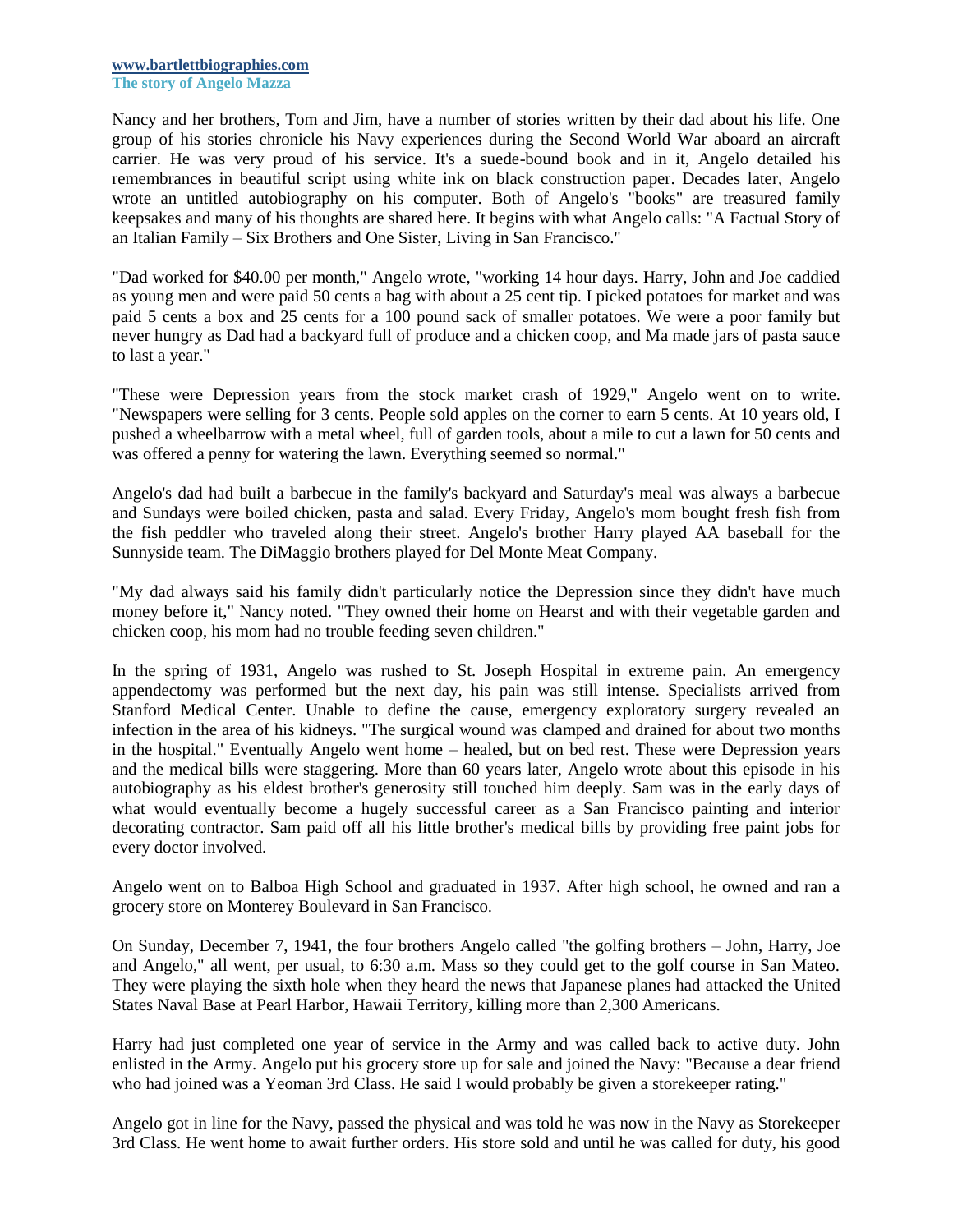friend Arnold Spinetti, manager of Marin Dell Milk Company on Howard Street, asked Angelo to work for him. He would also have a job waiting for him at Marin Dell when he returned.

Boot Camp was in San Diego, January of 1942. Next came a transfer to the Treasure Island Commissary. Angelo was part of a crew that assisted in the take-off and landing of the blimp detail. It was stressful. Strong winds could keep a blimp airborne and in one incident, winds pulled a member of the crew still holding a landing rope over the water. Thankfully he made it back safely. One blimp took off with two officers and never returned, nor was it ever found.

With the War escalating in the Pacific, Angelo was told there was a need for more sailors and so he attended trade school at the Armory in Detroit, Michigan. Following graduation, the Electrician's Mate 3rd Class was transferred to the Pacific Fleet. Sent to Ford Island, the epicenter of the attack on December 7, 1941, Angelo's orders were to wait for further transfer.

"The following morning my name appeared to receive my destination," Angelo wrote. "Would you know with my luck, they started out calling for Sub Base. Sub Base! I didn't think I could serve under water most of the time so I asked if there was anything else. The officer asked if I liked airplanes and I immediately thought that was great. I could fly. I tried to get in the Air Force but they only accepted four years of college as a requirement. That I did not have, so that transferred me to the Aircraft Carrier Enterprise. I was so pleased. But not long after I learned the Sub Base selections never got submarine duty. They stayed on the island repairing subs and winding motors and lived in town. Moral? Keep your mouth shut!"

Angelo boarded a Pacific duty destroyer which went in search of the Enterprise. The USS Enterprise CV-6 was the sixth aircraft carrier of the United States Navy and she would become the most decorated ship of the Second World War. For the Electrician's Mate, it was nearly three weeks of seasickness until he walked the gangplank of the Enterprise. Card-playing career Navy personnel in his bunk quarters, unimpressed with "the Reserves who had come to win the War for us," told him to grab some rags out of the rag locker and make himself a bed, amongst all their feet, under the table where they were playing cards.

"I'm lying there thinking welcome aboard when the phone rings," Angelo wrote. "Then I hear, 'Hey, Mazza, get down to the galley. They blew a fuse.' I had never changed a fuse before and couldn't even find the fuse box and returned. So one of the guys came and changed the fuse. He was one great guy to have as a friend during my time aboard. He was from Mississippi, or wherever they make moonshine, and he had built a still and made moonshine, drop by drop, for putting in the coffee. He even got the alcohol out of carbon tetrachloride, which we used for cleaning motors."

Angelo's duties pertained to: flight deck lighting; island structure for the admiral, captains and officers; and pilot's ready rooms. (A ready room is where on-duty pilots stand by on an aircraft carrier.) Each night, Angelo, in the dark, opened the landing lights. "It took half an hour for your eyes to adjust to seeing silhouettes so you didn't walk into revolving propellers."

The Electrician's Mate wrote of the numerous Japanese suicide missions he saw. The Japanese would fly from about 30,000 feet with the sun at their backs so the ship's gunners had the sun in their eyes. "But the gunners put up a blanket of bullets." The Enterprise, nicknamed the Fighting Lady, was hit by Kamikaze pilots a few times with a force that blew some of the Marine gunners overboard. Destroyers stayed behind to pick up survivors. One of those Kamikaze crashes nearly got Angelo. He had to make a split decision to dive wildly out of the way or dive 60 feet into the water. The drop to the water looked too frightening so he dove wildly out of the way and made it.

Angelo wrote that his most heroic venture was taking on the assignment to fix the light on the mast pole "nearly 200 feet from the water line and 60 feet over the smoke stacks." It wasn't a command order because the Ensign who requested it knew it was risky. Angelo, no fan of heights, took the duty. He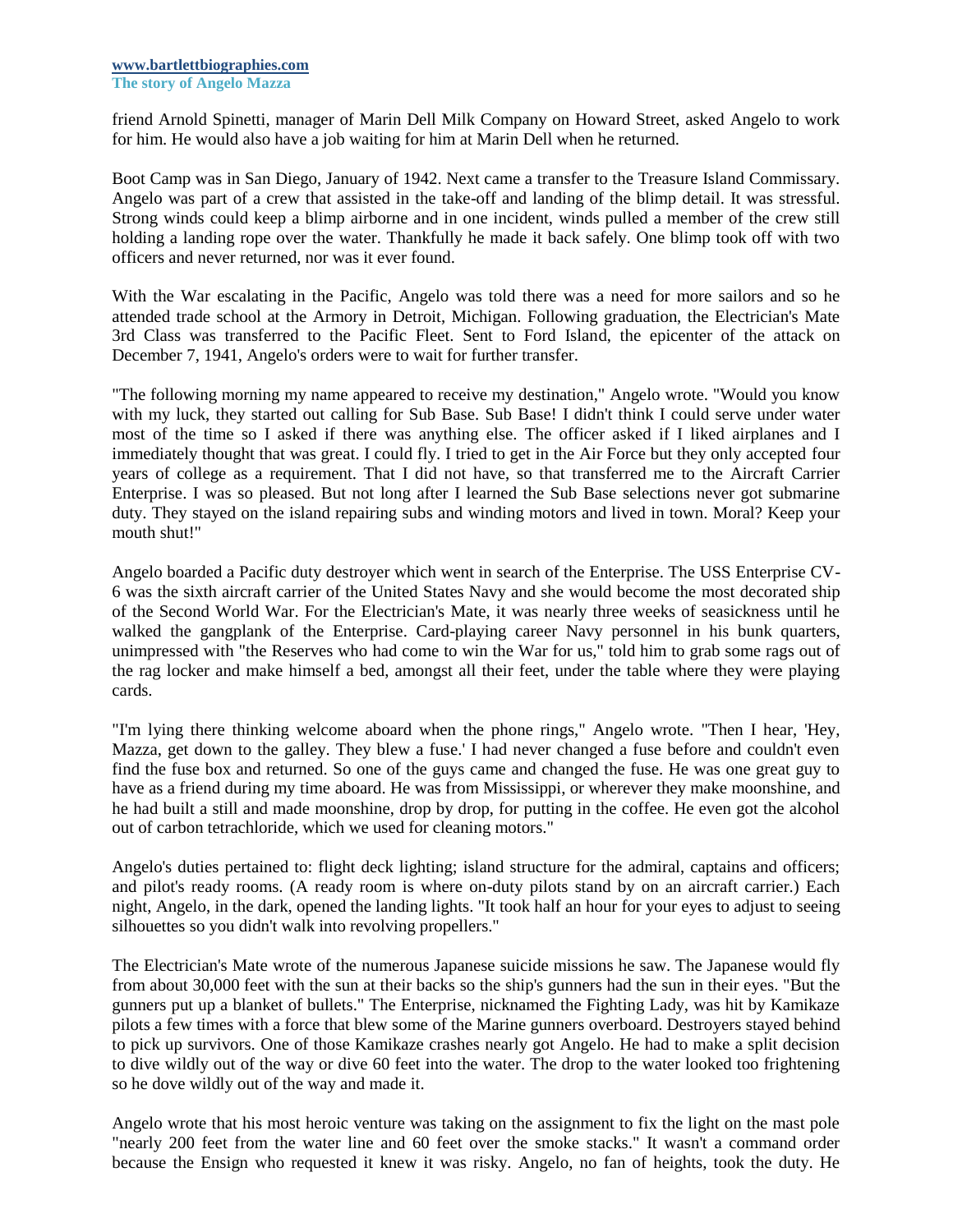## **[www.bartlettbiographies.com](http://www.bartlettbiographies.com/) The story of Angelo Mazza**

climbed up the side of the smoke stacks and then up the pole, which at the top, he noted, "was not more than a few inches larger than my hand."

He cleared the problem of corrosion forming against the metal frame causing the short circuit. As he started his descent, he noticed the fleet was turning counterclockwise. "Besides the smoke, the ship would list to starboard and about 140 feet to water, and when it righted itself, I'm looking down the smoke stack and cremation looks imminent – and then to port side looking at the water again. I thought it was heroic and I'd receive a medal. Nah, just another job, tougher than changing the kitchen fuse as far as any others cared. Three weeks later the blinking reoccurred and guess who went up to fix the beacon light? None other than my moonshiner friend."

|                             |                                                | uction ye <i>ams</i> t                                                                       | Japan                            |                         |                |        |
|-----------------------------|------------------------------------------------|----------------------------------------------------------------------------------------------|----------------------------------|-------------------------|----------------|--------|
| SUBSEQUENT to NOV. 15, 1942 |                                                |                                                                                              |                                  |                         |                |        |
|                             | Date                                           | $d$ ction                                                                                    | <b>Planes</b><br><b>Morrisod</b> | Japanese Lasses         |                |        |
|                             | $J_{\alpha n}$ 30, 19/3<br>$1$ lev 19-21, 1943 | action Occ Tennell Silond<br>Gilbert Island Occupation                                       | $^{\prime\prime}$                |                         |                |        |
|                             | Dec. 4, 1943                                   | Rwejelein atoll Raid                                                                         | $\overline{\mathbf{3}}$<br>14    | 3                       | 8              | ❖<br>☆ |
|                             | Jan. 29 to Feb 1, 1944                         | Marshall Salands Occupation                                                                  | $12^{1}$                         |                         | 4              | ⋭      |
|                             | Feb. 16-17, 1944                               | Fruk Islands Raid                                                                            | 75                               | 10                      | 28             | ✿      |
|                             | Feb. 20, 1944                                  | Galvit Kaid                                                                                  | 29                               | 3                       | 20             | ☆<br>4 |
|                             |                                                | Mar 30to Good, 1944 Palao-Wolcai - Wyo Scland Raids<br>Opr. 20-24, 1944 Hollandia Occupation | 8/                               |                         |                | ☆      |
|                             | apr. 29-30, 1944                               | Jour Sclauds Raid                                                                            | 23                               |                         | 5              | ☆      |
|                             |                                                | Tone 11 to Julys, 19th Marianas Schands Secupation                                           | 39                               | 3                       | $\overline{2}$ | ☆      |
|                             |                                                | Ime 19-20, 1946 Bottle of the Phillipine Sea                                                 | 32                               |                         | 3              |        |
|                             |                                                | aus. 31 to Sept 3 4 Bonin Island Raid                                                        |                                  | $\overline{\mathbf{3}}$ | 4              | 婚      |
|                             |                                                | Sept 6 to 18 48 Polar Occupation<br>Istals                                                   | 320                              | 22                      | 74             | ₩.     |

**Detailed Navy log by Angelo Mazza of events transpiring during his time aboard the USS Enterprise**.

The USS Enterprise CV-6 had crucial roles in numerous battles which include: Midway, Guadalcanal, Leyte Gulf and the "Doolittle Raid" on Tokyo. By War's end she had earned 20 battle stars. By War's end, everyone on board the Enterprise had seen a lot of casualties.

"Very few know that the Enterprise was supposed to be in Pearl Harbor on December 7, 1941," Angelo wrote. "The regular sailors said they were 50 miles off Pearl Harbor, training a flight group one extra day and had no ammunition aboard to fight the Japanese aircraft. When they heard the news they immediately headed for their base, loaded up for war, and had minimal engagement with the enemy that day."

"After Japan surrendered," Angelo wrote later in his autobiography, "I turned to my shipmates and said, 'Now that I won the War, I am returning my screwdriver and pliers and thanks for all the help.'"